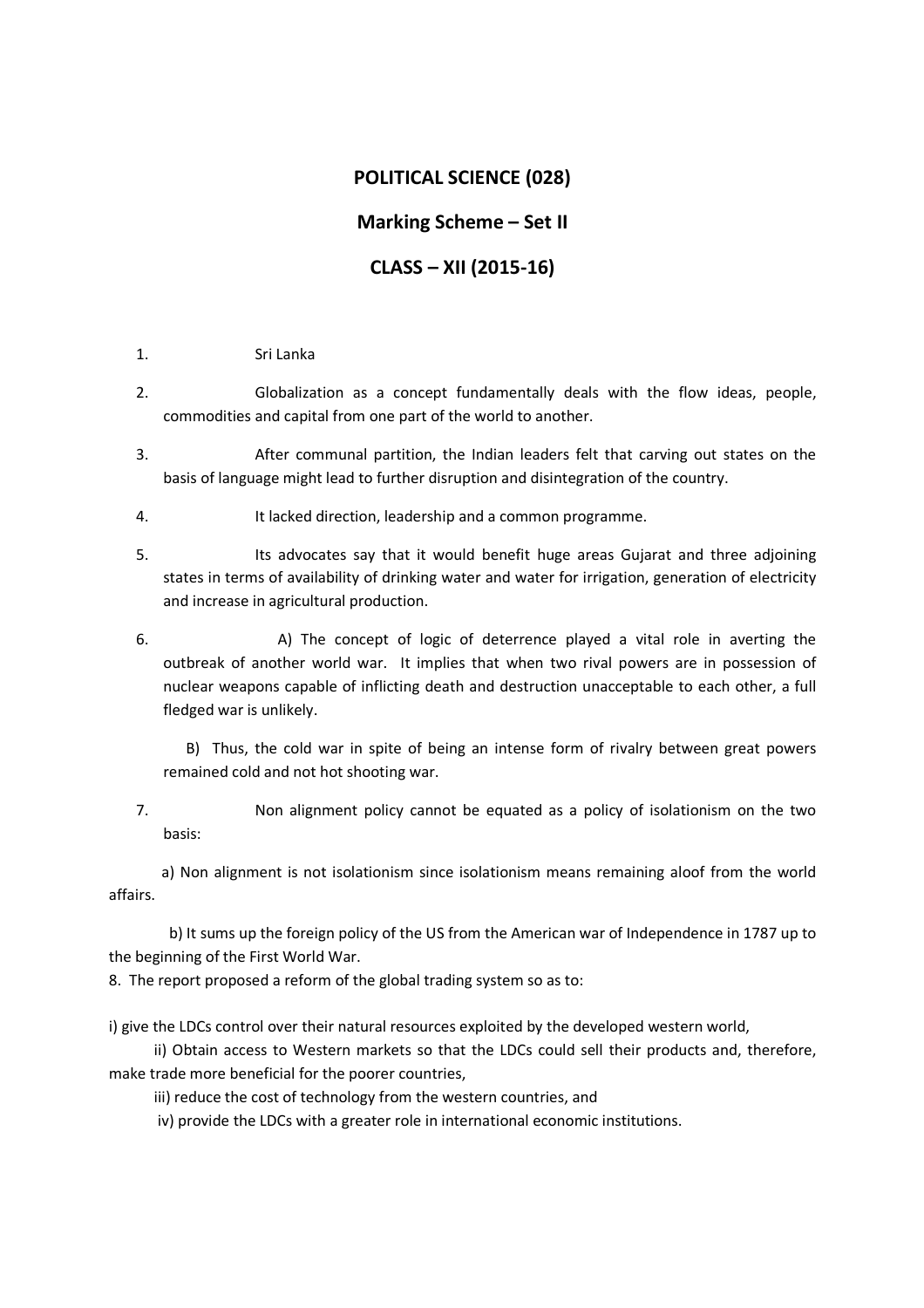9. I) The Critics of globalization believe that this process pose a threat to rich cultural heritage of the world. It does so, because leads to the rise of a uniform culture or cultural homogenization. The rise of this uniform culture is not the emergence of a global culture. What we have in the name of the global culture is the imposition of western culture on the rest of the world.

II) The culture of politically and economically dominant society leaves its imprint on the less powerful society, and the world begins to look more like the dominant power wishes it to be.

10. A) Resistance to Globalization has come from different quarters. There have been left wing protests to economic liberalization voiced through political parties as well as through forums like The Indian social Forum.

 B)Trade unions of industrial work force as well those representing farmers interests have organized protests against the entry of multi nationals.

11. The various steps undertaken by IMF, World Bank to make a transition from communism to capitalism are as follows:

a) Each of these countries was required to make a total shift to a capitalist economy, which meant rooting out completely any structure evolved during the Soviet period.

b) It meant that private ownership was to be the dominant pattern of ownership of property. Privatization of the state assets and corporate ownership patterns were to be immediately brought in.

c) Collective farms were to be replaced by private farming and capitalism in agriculture.

d) Development was now to be envisaged through more trade, and thus a sudden and complete switch to free trade was considered essential. The free trade regime and foreign direct investment (FDI) were the main engines of change. (1x4=4)

12. The main reasons responsible for the disintegration of USSR were: (1x4=4) Political limitations of the Soviet System:-

- I. The Soviet system became very bureaucratic and authoritarian, making life very difficult for its citizens. Lack of democracy and the absence of freedom of speech stifled people who often expressed their dissent in jokes and cartoons.
- II. Most of the institutions of the Soviet State needed reforms: the one party system represented by the Communist party of the Soviet Union had tight control over all institutions and was unaccountable.

Economic limitations:

- I. Economic stagnation for many years led to severe consumer shortages and a large section of Soviet society began to doubt and question the system.
- II. The Soviet economy used much of its resources in maintain a nuclear and military arsenals and the development of the satellite states in Eastern Europe and within the Soviet system. This led to huge economic burden that the system could not cope with.

13. Russia and China adopted two different paths of market economy.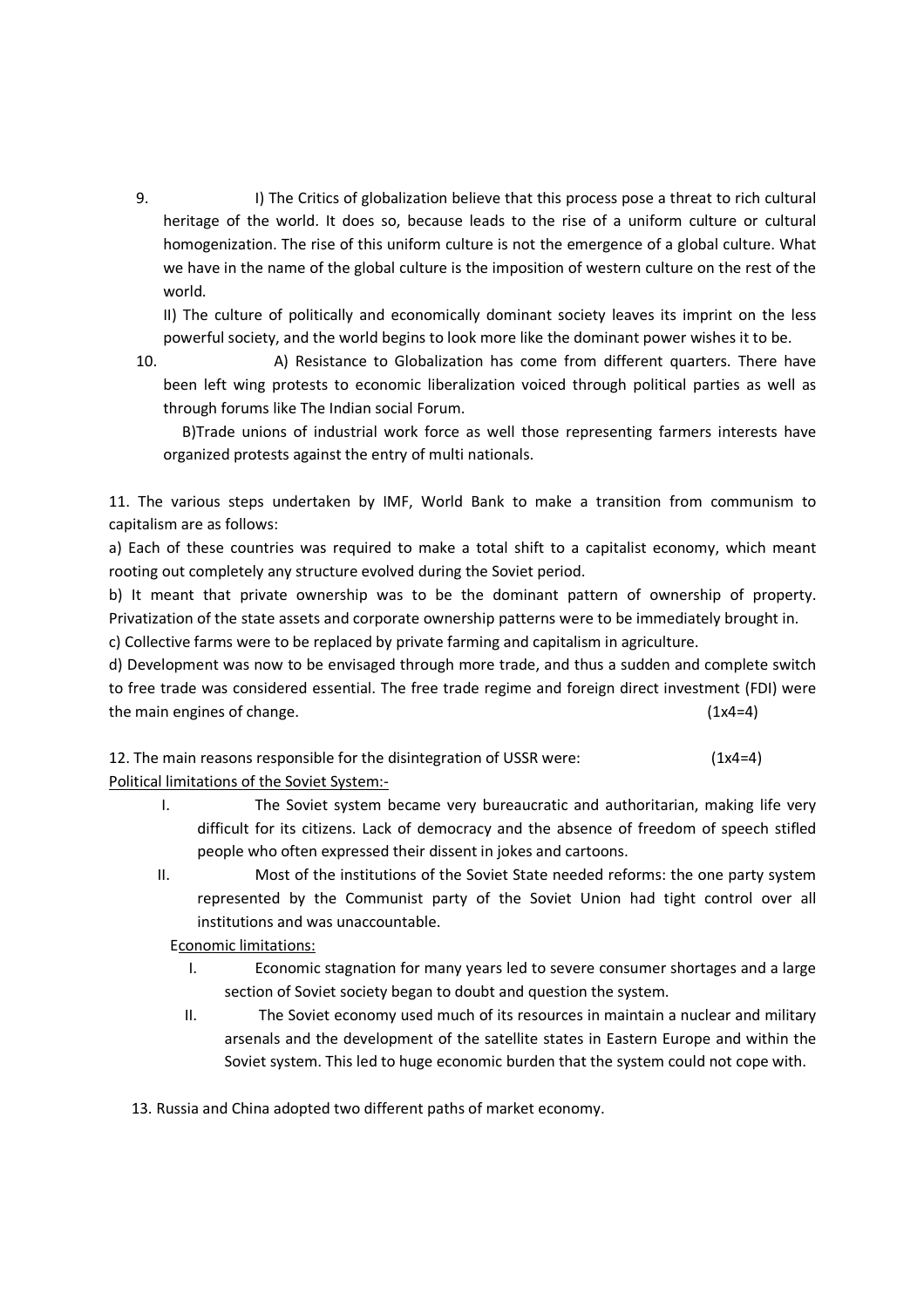- In Russia the concept of market economy was brought forward by IMF and World Bank and the Russian government was not allowed to take part in this process. In china the state played and continues to play a central role in setting up a market economy.
- In Russia, the transition from communism to capitalism was sudden and complete. It meant rooting out completely any structure evolved during Soviet period. China on the other hand, followed their own path of market economy. It did not go for 'shock thearpy' but opened its economy step by step.
- The shock therapy brought ruins to the Russian economy. Their large state controlled industrial complex collapsed as about 90 percent of its industries were put up for sale to private individuals and companies. Since restructuring was carried out through market forces and not by government directed industrial policies, it led to the virtual disappearance of entire industries. The new economic policies helped the Chinese economy to break away from stagnation. The Chinese economy, including Industry and agriculture grew at a faster scale.
- China has become the most important destination for foreign direct Investment anywhere in the world. It has large foreign exchange reserves that now allow it to make big investments in other countries. As a result of 'shock therapy', the value of Ruble, the Russian currency declined dramatically. The real GDP of Russia in 1999 was below what it was in 1989.Ten years after the introduction of Shock therapy, Russia could revive its economy.  $(1x4=4)$

14. i) It is widely believed that Cooperation rather than military confrontation is required in order to deal with various contemporary threats to security.

 ii) Cooperation can be bilateral, regional, continental or global. It would depend upon the nature of the threat and the willingness and ability of the countries to perform.

 iii) Cooperative security may also involve the variety of other players, both international and national- international organizations, non-governmental organizations etc. iv) Co-operative security may require the use of force as a last resort. The international community may have to sanction the use of force as a last resort.  $(1x4=4)$ 

15. The major land reforms carried in India were: (2x2=4)

i) Abolition of Zamindari system, ii) Consolidation of small land holdings and iii) Putting an upper limit or ceiling on the maximum amount of land one can possess.

- Some of these land reforms could not be properly implemented in India because the landowners were very powerful and yielded lot of political influence.
- As a result these land reforms were either not translated into laws or when made into laws, they remained only on papers.

16. The consensus consists of four elements: (to be explained) ( 1x4=4)

- First, agreement on new economic policies.
- Second, acceptance of the political and social claims of the backward castes.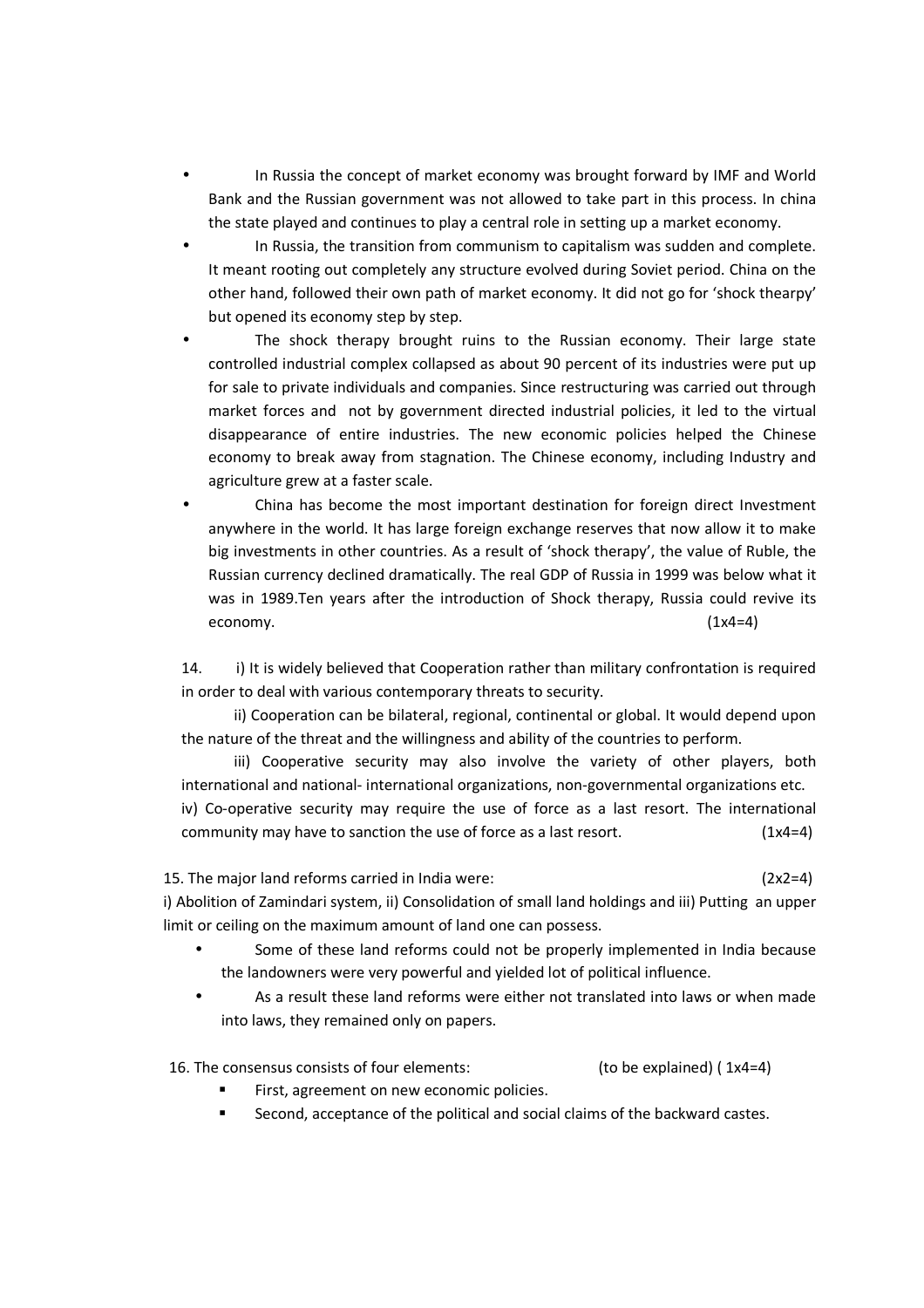- Third, acceptance of the role of the state level parties in governance of the country.
- Fourth, emphasis on pragmatic considerations rather than ideological positions and political alliances without ideological agreement.

17. a. The developed countries of the first world generally referred to as "Global North"

were concerned with ozone depletion and global warming, whereas the developing countries of the third world called the "Global South" were anxious to address the relationship between economic development and environmental management.

> b. 1. There were major differences between the countries of the North and the South over environmental issues. The developed countries of the North wanted everyone to be made equally responsible for ecological conservation. The Global South on the other hand felt that much of the environmental degradation caused today is the result of economic activities pursued by the Global North. Hence they believed that the Global North owes a greater responsibility of undoing the damage now.

> b 2. Moreover, the developing countries are undergoing a process of industrialization and they should not be subjected to the same restrictions which apply to the developed countries.

> b 3. These two concerns were effectively addressed by the Principle of 'Common but differentiated responsibilities'. It accepted that the special needs of the developing countries be taken into consideration and in view of different contributions of global environmental degradation, states have common but differentiated responsibilities. (2+3)

 18. a) The first general election was also the first big test of democracy in a poor and illiterate country. Till then democracy had existed only in the prosperous countries, mainly Europe and America. It was now proved that democratic elections on the basis of Universal adult franchise can be held in the condition of lack of education or conditions of poverty.

 b) The problems that the Election commission confront while holding the first general elections were:

- Holding an election required delimitation or drawing the boundaries of the electoral constituencies. This task took lot of time.
- It also required to prepare the electoral rolls. When the first draft of the rolls was published, names of nearly 40 lakh women were not recorded in the list. So it had to be prepared again.
- At the time of first general elections, there were 17 crore eligible voters, who had to elect about 32ooo MLAs and 489 members of Lok Sabha. Only 15 percent of these eligible voters were literate. The EC therefore had to think about some special method of voting. (2+3=5)

19. a) Indira Gandhi imposed national emergency on the ground of 'internal disturbances'.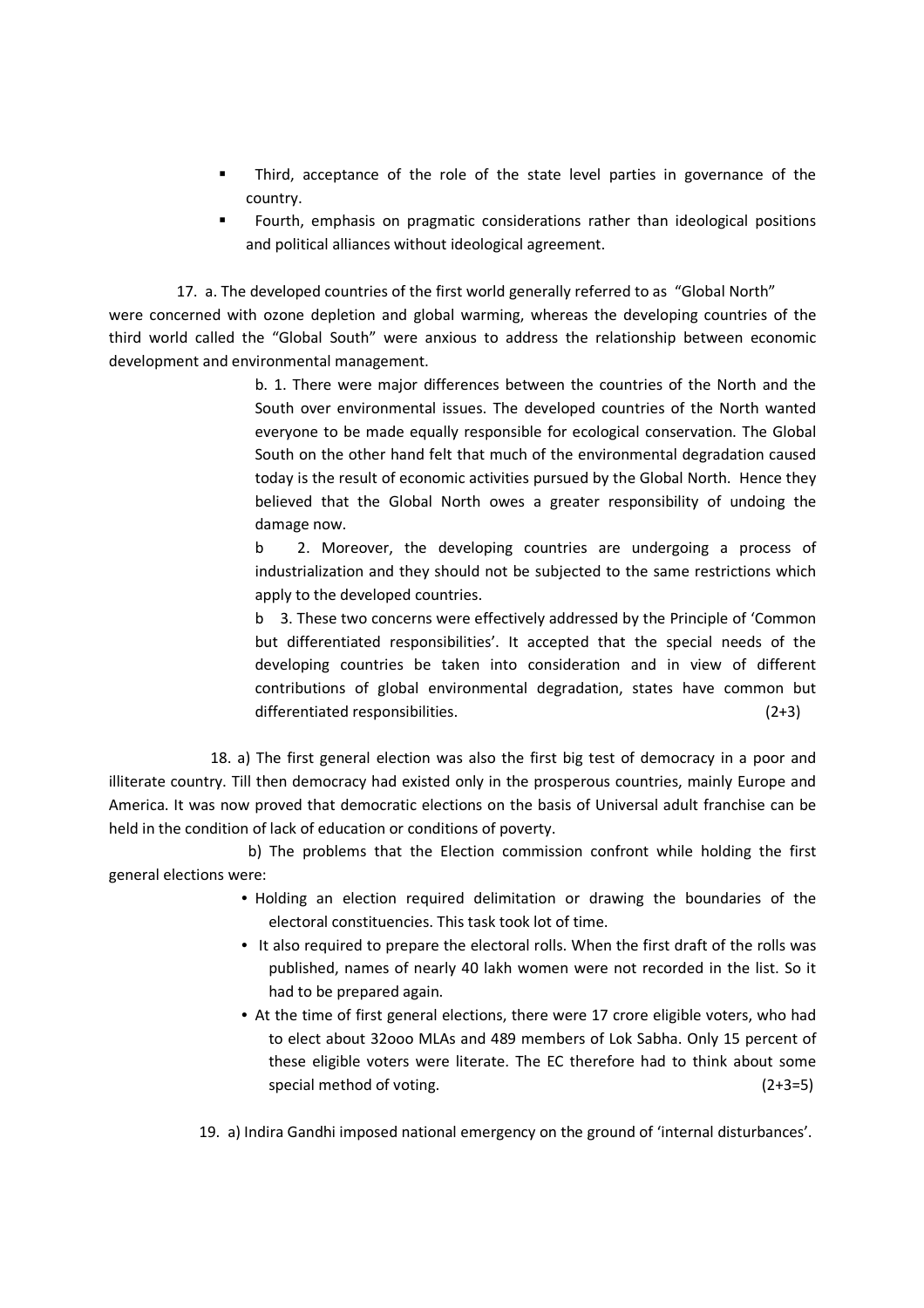b) i) The controversial appointment of the Chief Justice of India further increased the tension between the two main organs.  $(1+1=2)$ 

 ii) The verdict of Allahabad High court declared Indira Gandhi's election of 1971 as invalid. (To be explained)

 c) i) It brought out some ambiguities regarding the emergency provision in the Indian constitution. Now internal emergency can be proclaimed only on the grounds of 'armed rebellion 'and it is necessary that the advice to the President to proclaim Emergency must be given in writing by the council of ministers.

 ii) The emergency made every one more aware of the value of civil liberties. The Courts too, have taken up an active role in protecting the civil liberties of individuals. (1+1=2)

20. I) The rise of Chinese economy as a result of new economic policies have greatly contributed to the rise of Chinese economy as an alternative center of power in the world. The current strength of Chinese economy is as follows: (1x3=3)

- China has been the fastest growing economy since the reforms first began there. It is projected to overtake US as the world's largest economy by 2040.
- Its economic integration into the region makes it the driver of East Asian growth, thereby giving it an enormous influence in regional affairs.
- Regionally and globally, china has become an economic power to reckon with. The integration of the china's economy and the interdependencies that that this has created have enabled China to have considerable with its trade partners like Japan, US, ASEAN and Russia.

II) The two strategies to deal with US hegemony are:  $(1+1=2)$ 

- Bandwagon strategy: It is suggested that instead of engaging in activities opposed to the hegemonic power, it may be advisable to extract benefits by operating within the hegemonic system. This is called the 'bandwagon strategy'.
- Strategy to 'hide': This implies staying as far as possible removed from the dominant power. There are many examples of this behavior- China, Russia, EU – all of them, in different ways , are seeking to stay below the radar and not overly and unduly antagonize US.
- 

# 21. i) Nagaland C

- ii) Meghalaya E
- iiii) Uttrakhand B
- iv) Telangana D
- v) Maharashtra A

22. The factors responsible for failure of building a stable democratic rule in Pakistan are as follows:  $(2+2+2=6)$ 

- The social dominance of the military, clergy and landowning aristocracy has led to frequent overthrow of elected governments and establishment of military governments.
- Pakistan's conflict with India also made the pro military groups more powerful. These groups have often said that political parties and democracy in Pakistan are flawed,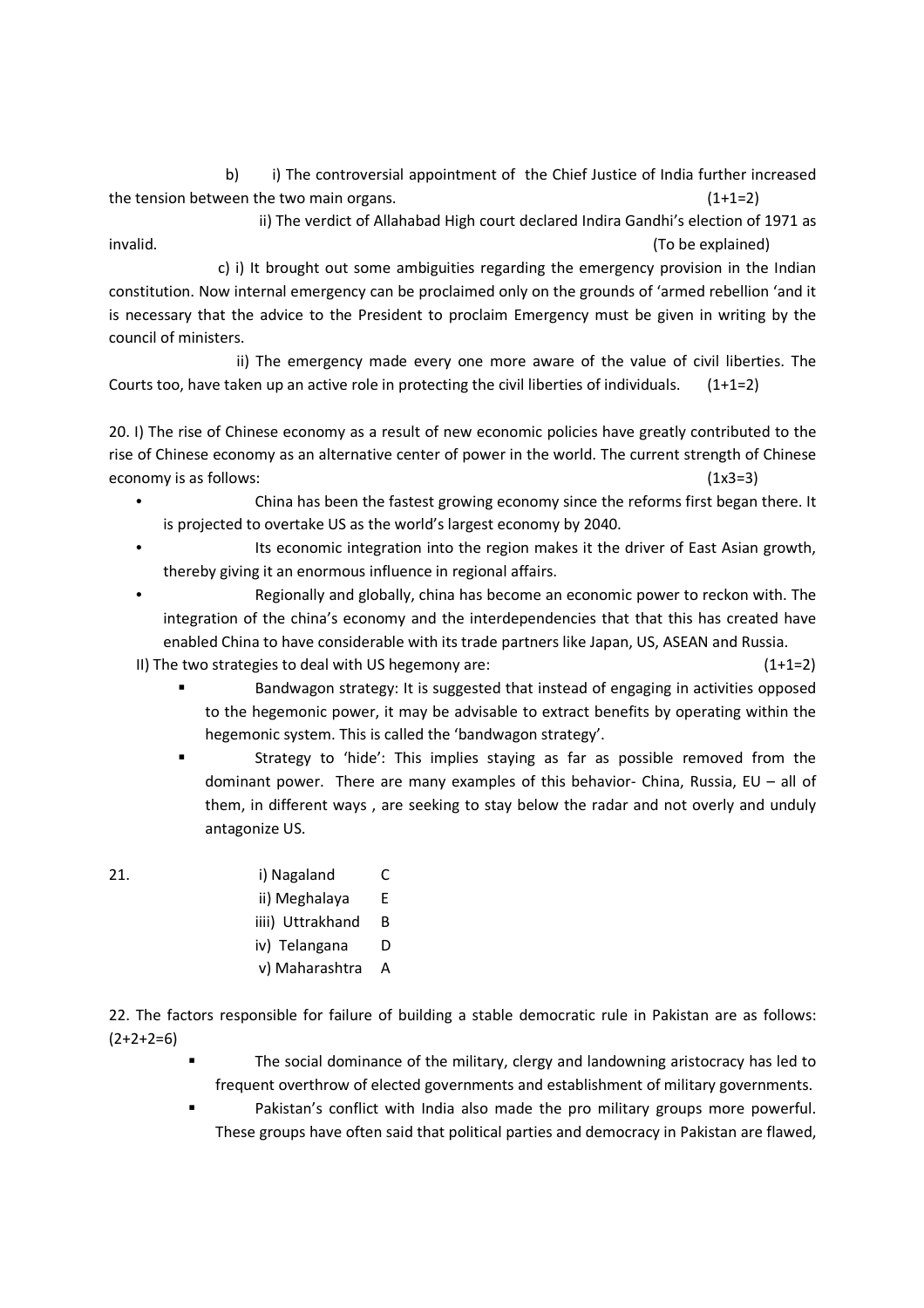that Pakistan's security would be harmed by selfish minded parties and chaotic democracy and that army's stay in power is, therefore, justified.

 The lack of genuine international support for democratic rule in Pakistan has further encouraged military to continue its dominance.

OR

The series of events that led to the formation of Bangladesh are:  $(1x6=6)$ 

- $\ddot{\cdot}$  The people of East Pakistan (now Bangladesh) resented the domination of western Pakistan and imposition of Urdu language.
- $\cdot$  Soon after partition, they began protests against the unfair treatment meted out to the Bengali culture and language. They also demanded fair representation in administration and a fair share in political power.
- $\ddot{\cdot}$  Sheikh Mujibur Rehman led the popular struggle against West Pakistani domination. He demanded autonomy for the eastern region. In 1970 elections in the then Pakistan, the Awami league led by ShiekhMujib won all seats in East Pakistan and secured majority in the proposed constituent assembly for the whole of Pakistan. But the government dominated by the West Pakistan refused to convene the assembly.
- $\ddot{\cdot}$  ShiekhMujib was arrested and under the military rule of General Yahya Khan, the Pakistani army tried to suppress the mass movement of the Bengali people. This led to large scale migration into India, creating huge refugee problem for India.
- $\cdot$  The government of India supported the demands of the people of east Pakistan for their Independence and helped them financially and militarily
- $\ddot{\cdot}$  This resulted in a war between India and Pakistan in December 1971 that ended in the formation of Bangladesh as an independent nation.
- 23. Relevance of UN In the post-cold war period:  $(2+2+2=6)$

- $\triangleright$  In the unipolar world the UN can and has served to bring US and rest of the world into discussion on various issues.
- $\triangleright$  US leaders, in spite of their frequent criticisms of the UN, do see the organization as serving a purpose in bringing together over 190 nations in dealing with conflict and social economic development. The UN does provide a space with in which arguments against specific US attitudes and policies are heard and compromises and concession can be shaped.
- $\triangleright$  Given the growing connections and links between societies and various issues of Interdependence, the importance and role of UN is likely to increase in future.

OR

The three changes that have taken place at the international level in the postcold war period are as follows:

i)The emergence of a unipolar world after the disintegration of USSR has led to the rise of US hegemony at the International level. The rise of a debate between Unipolar and multipolar world order.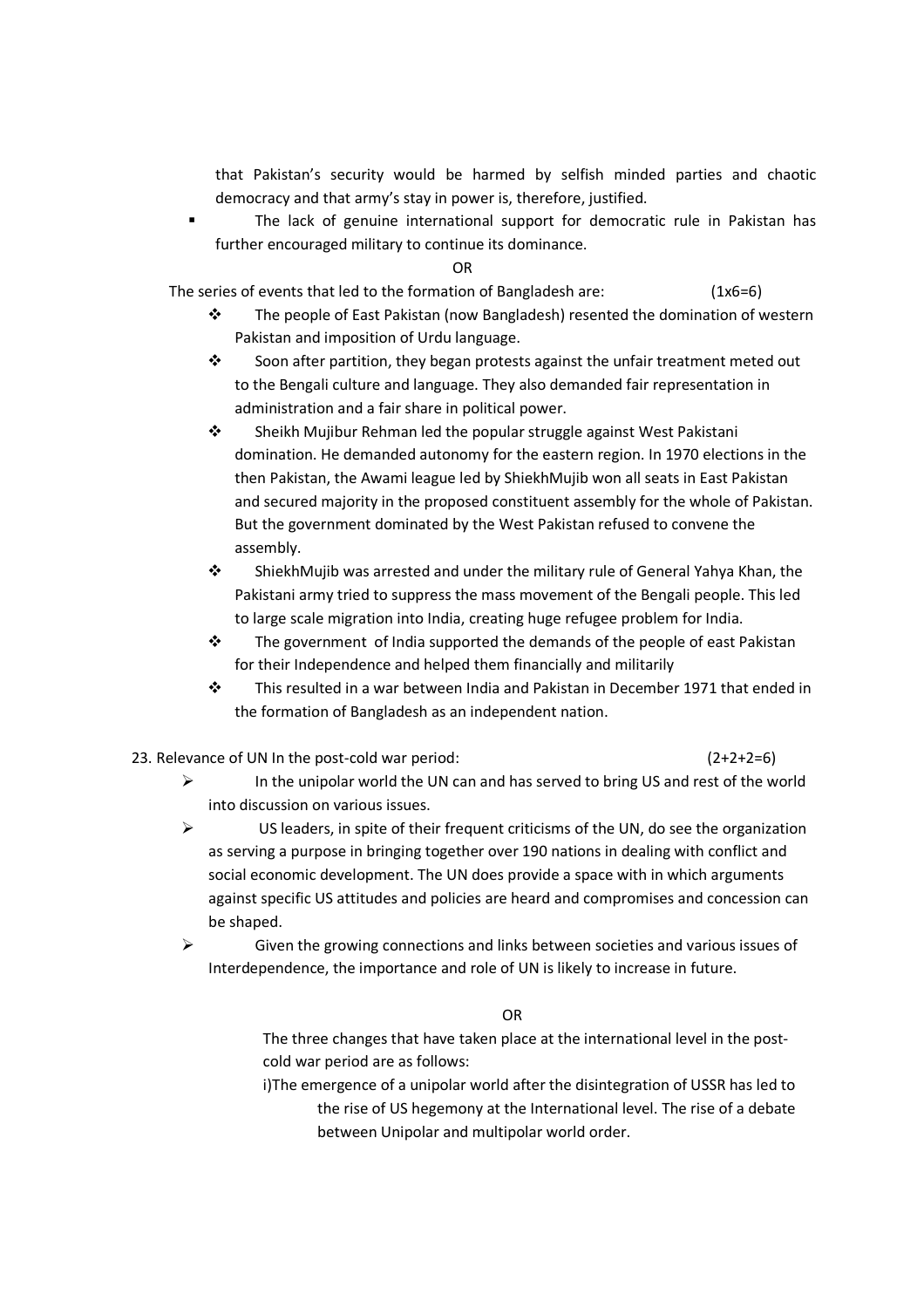- ii) The rise of various constraints on US hegemony and the emergence various alternatives centres of powers in the world.
- iii) A whole new sets of challenges confronts the world today genocide, civil war, ethnic conflicts, terrorism, climate change , nuclear proliferation, epidemics etc. ( to be explained ) (2+2+2=6)

 24. The linguistic states and the movements for the formation of these states changed the nature of democratic politics and leadership in some basic ways:

- A. The path to politics and power was now open to people other than the small English speaking elite.
- B. Linguistic reorganization also gave some uniform basis to the drawing of state boundaries.
- C. It did not lead to the disintegration of the country as many had feared earlier. On the contrary, it strengthened national unity.
- D. The linguistic states underlined the acceptance of the principle of diversity. India's democratic experience was a choice in favor of recognizing and accepting the existence of differences which could at times be oppositional.

 (Any three points with explanation) (2+2+2=6) **OR** STREET STREET AND THE STREET STREET AND THE STREET STREET STREET AND THE STREET STREET AND THE STREET AND THE STREET AND THE STREET AND THE STREET AND THE STREET AND THE STREET AND THE STREET AND THE STREET AND THE ST

The three challenges that India faced at the time of Independence were:

(to be explained) (2+2+2=6)

- a) Challenge of Nation building
- b) Challenge of establishment of democracy
- c) Achievement of high levels of economic growth with the principles of social Justice.

25. Reasons for becoming nuclear:

- $\triangleright$  India shares hostile relations with its two immediate neighbours China and Pakistan. There was a direct threat to India's national security as China was already a nuclear state and had a war with India in 1962. Both the countries do not share very cordial relations with each other.
- $\triangleright$  Pakistan was also preparing to become nuclear with the help of Chinese government. So in order to preserve its national security, it was equally important for India to become a nuclear state.

Features of India's nuclear policy:

India believes in both horizontal and vertical nuclear disarmament. It is ready to disarm its nuclear weapons if all other counties of the world possessing nuclear weapons also disarm their nuclear weapons.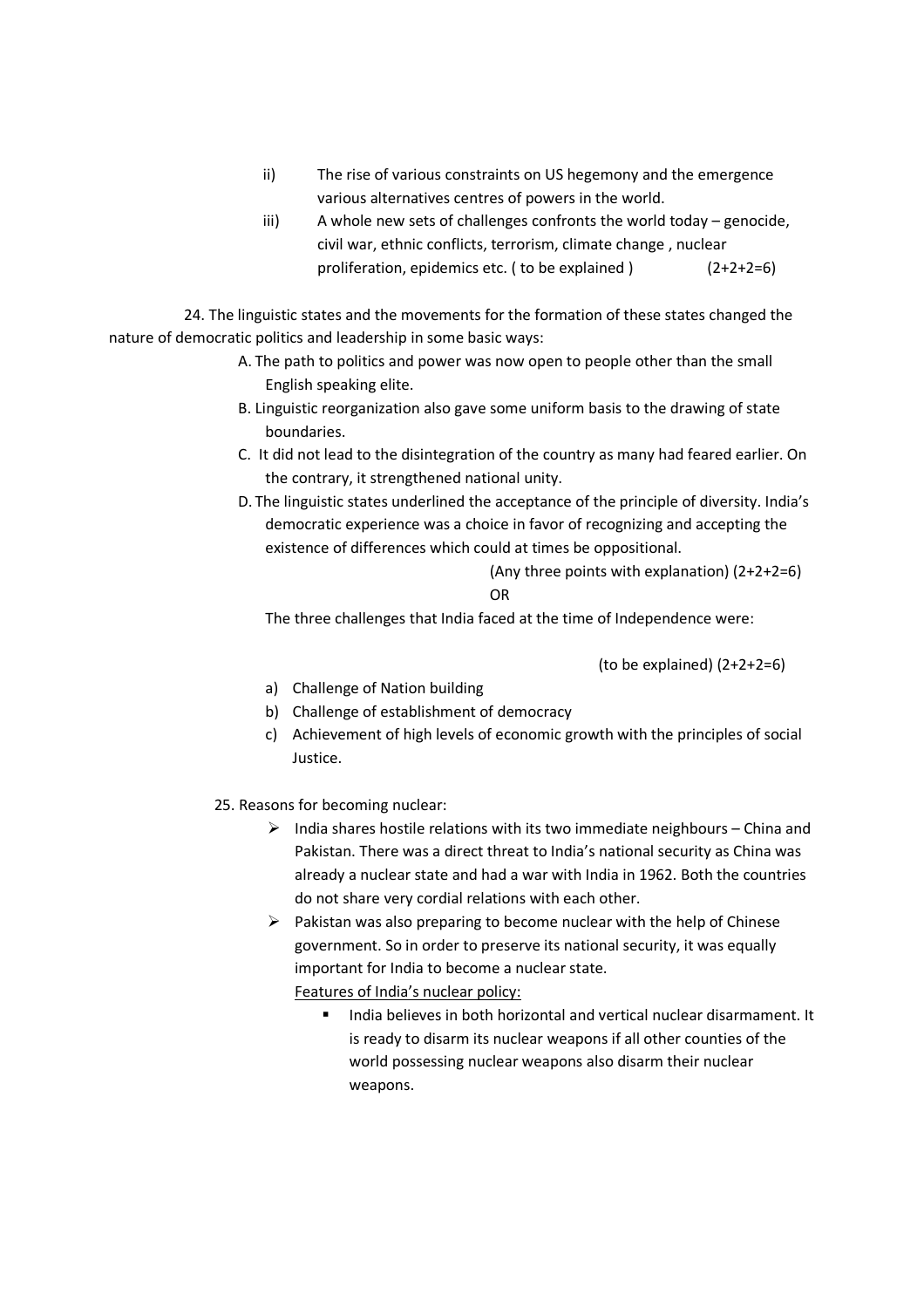- India has committed that it will never initiate a nuclear war against any country and will use nuclear weapons only for defensive purpose..
- I It will try to use nuclear energy for peaceful purposes and would possess only minimum nuclear deterrence.
- **India strongly opposes NPT and CTBT treaties as they were seen** unjust and discriminatory.
- **If reiterates India's commitment to global, verifiable and** nondiscriminatory nuclear disarmament leading to a nuclear weapon free world.

OR

Tibet conflict: (3+3=6)

- a) In 1950 China took control over Tibet which was a buffer state for India and China and was very crucial for India's territorial integrity also. There was lot of opposition from the people of Tibet also. India tried to persuade Chinese government but all the attempts failed.
- b) When the 'Panchsheel 'agreement was signed between India and China in 1954, through one of its clauses about respecting each other's territorial integrity and sovereignity, India concede China's claim over Tibet.
- c) In 1958 there was an armed uprising in Tibet against Chinese control. This was suppressed by the Chinese forces. As a result of it Dalai Lama, the Spiritual along with many of his followers fled Tibet and cane to India. Indian government granted political asylum to Dalai Lama. This act was regarded as an enemy like act by the Chinese government and since then this issue continues to disturb Sino Indian relations.

## The Border Dispute

- i. A boundary dispute had also surfaced between India and China in late 1950s. India claimed that the matter was settled in colonial time, but China said that any colonial decision did not apply.
- ii. The main dispute was about the western and eastern end of the long border. China claimed two areas within the Indian territory: Aksai Chin area in the Ladakh region of Jammu and Kashmir and much of the state of Arunachal Pradesh in what was then called NEFA.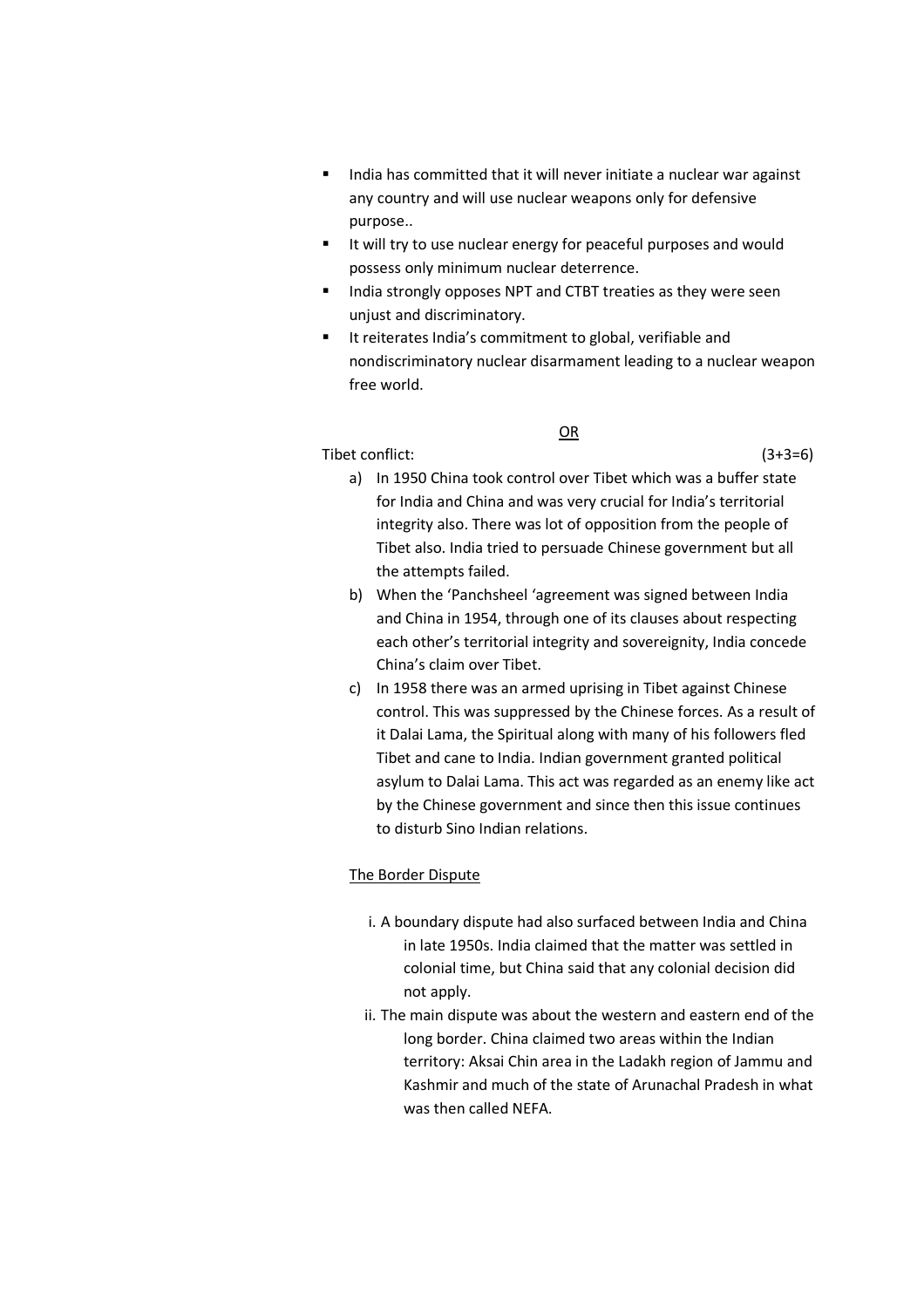iii. From 1957 to 1959, Chinese occupied the Aksai Chin area and built a strategic road there. While the entire world's attention was on the Cuban crisis involving the two super powers, China launched swift and massive invasion in October 1962 on the disputed regions. The Indian forces could block the Chinese advances on the western front in Ladakh, in the east the Chinese managed to advance nearly to the entry point of Assam plains. Finally China declared unilateral cease fire and were able to capture some key areas in Arunachal Pradesh.

## 26. The socio economic context of 1967 elections: (2+2+2=6)

- This period was fraught with grave economic crisis resulting from successive failure of monsoons, widespread droughts, decline in agricultural production, serious food shortage, depletion of foreign exchange reserve, and drop in industrial production combined with sharp rise in military expenditure and diversion of resources from planning and economic development.
- **The economic situation triggered off price rise. People started** protesting against increase in prices of essential commodities, food scarcity and growing unemployment and overall economic condition of the country. Moreover the communist and the socialist launched struggles for greater equality.
- Politically a wave of 'non congressism" swept all across the country. Parties opposed to congress realized that the division of their votes kept Congress in power. Thus parties that were entirely different and disparate in their programmers' and ideology got together to form anti Congress fronts in different states.

#### OR

## The reasons responsible for the congress spilt were :  $(1x6=6)$

- i. A ) Indira Gandhi's growing differences with the Syndicate: The Syndicate had played an important role in the installation of Indira Gandhi as the Prime Minister by ensuring her elections as the leader of the parliamentary party. These leaders expected Indira Gandhi to follow their advice but Indira Gandhi gradually attempted to assert her position within the party and chose her trusted group of advisors from outside the party. She stated sidelining syndicate.
	- B) She got the congress working committee accept the Ten Point programme in May 1967.while the syndicate leaders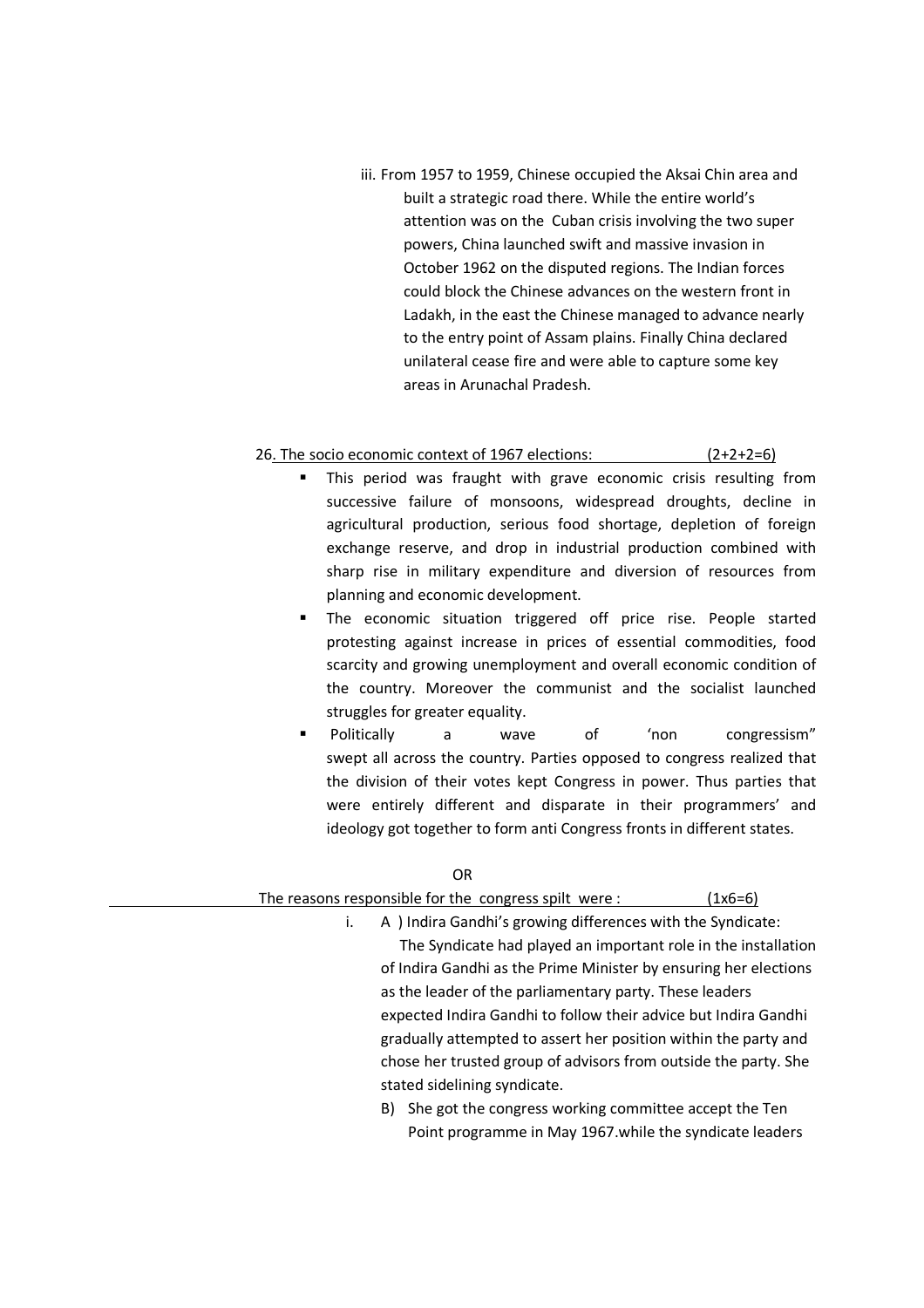formally approved this left wing programme , they had serious reservations about the same.

C) Morarji Desai resigned as Deputy PM and Finance Minister, as serious differences arose between The two leaders over Indira Gandhi's decision of abolition of "Privy purse" and several other big socialist measures and her encouragement to V V. Giri to file his nomination for Presidential elections.

#### ii) Immediate cause : Presidential elections ,1969:

- a) The post of President of India fell vacant in 1969 after the death of Zakir Hussain. Despite Mrs. Gandhi's reservation, Syndicate managed to nominate her long time opponent, N. Sanjeeva Reddy, as the official candidate for the ensuing Presidential elections. Indira Gandhi retaliated by encouraging the then Vice President V.V.Giri to file his nomination as an Independent candidate.
- b) Despite syndicate's resistance, the PM openly called for a "conscience vote" which meant that MPs and MLAs should be free to vote the way they want.
- c) The elections ultimately resulted in the victory of V.V.Giri, the independent candidate and the defeat of Sanjeeva Reddy, the Official Congress candidate. This led to the spilt of the congress into two parties-Congress (R) and Congress (o).

## 27. Internal dimension of the problem of Jammu and Kashmir:

- The Internal dimension of the problem of Jammu and Kashmir revolved around article 370 of the Indian Constitution. This special status has provoked two opposite reactions. There is a section of people outside J&K that believes that the special status of the state under article 370 does not allow full integration of state with India. This section feels that article 370 should be revoked and J&K should like any other state of Indian Union.
- Another section mostly Kashmiris, believe that the autonomy conferred by article 370 is not enough. A section of Kashmiris have expressed at least three grievances in this regard:
	- I. First, the promise that accession would be referred to the people of the state after the situation created by tribal invasion was normalized has not been fulfilled. This has generated a demand for Plebiscite.